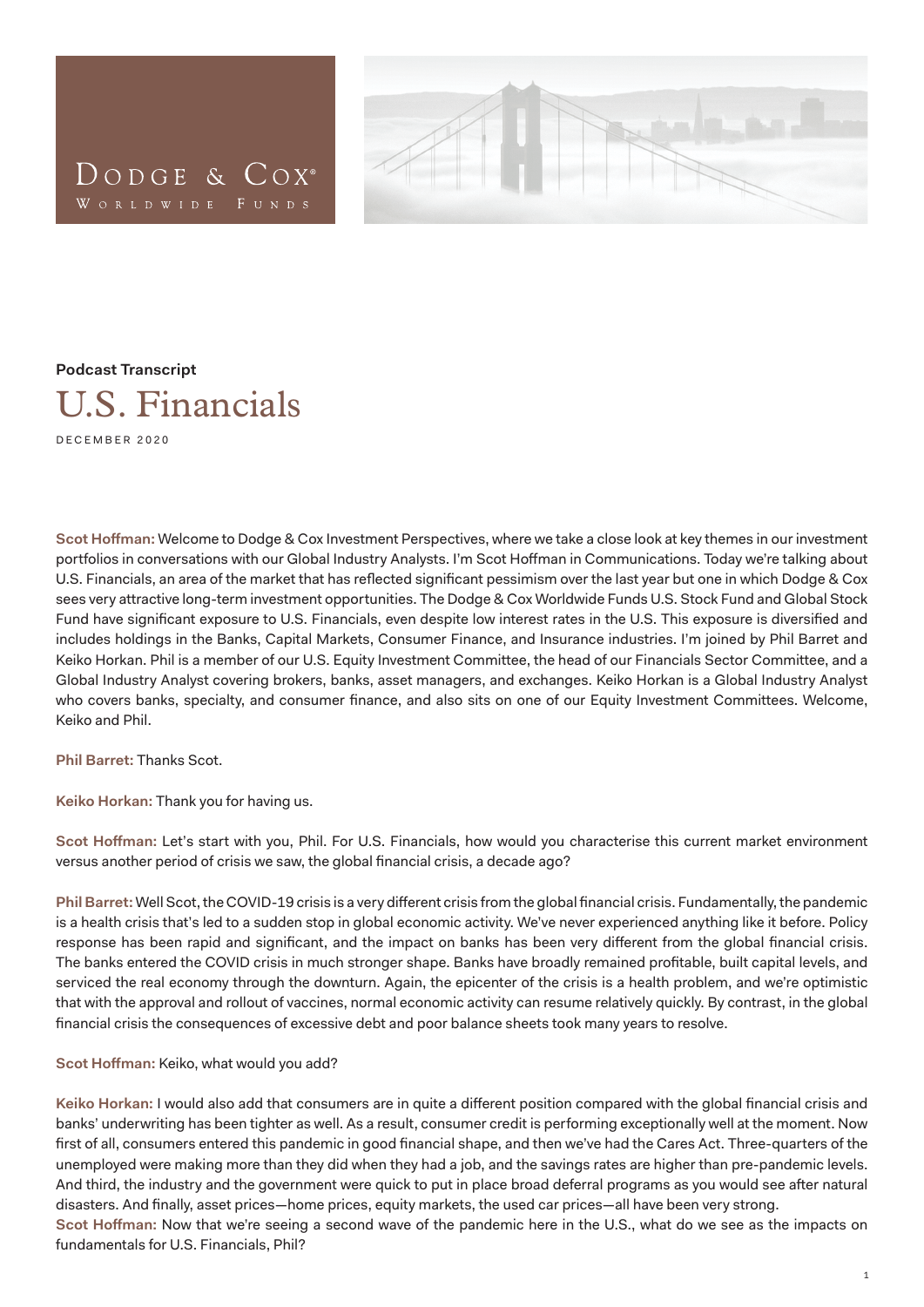**Phil Barret:** Well Scot, I think the first order impacts of the COVID-19 crisis have been broadly negative for the banks in two major ways. First, banks have experienced lower net interest margins due to lower interest rates. Banks are currently gathering deposits near the zero interest rate boundary and then reinvesting them at lower policy rates leading to margin compression. The second negative factor has been on credit costs. Banks have front-loaded loan loss provisions through the course of 2020 based on expected credit loss accounting. As a result, banks are broadly reserved for higher unemployment levels than current levels. So unless the economic outlook deteriorates, no further provision build is expected and indeed, reserve releases are possible in 2021. Having said that, there have been some positive revenue offsets in the COVID crisis as well. Capital markets trading, wealth management, and mortgage banking revenues have been robust through the downturn. But I think, again, the story for banks is resilience in the face of a historic economic shock, which has validated a lot of the post-global financial crisis regulatory changes.

**Scot Hoffman:** The Federal Reserve has emphasised a commitment to substantial monetary accommodation and has pushed to keep interest rates near zero for an extended period of time. Since we look at companies on a bottom-up basis, why do you believe U.S. Financials are currently in a position of strength?

**Phil Barret:** Well Scot, we see a very compelling setup for long-term investors in U.S. bank stocks today. I think the first key point is bank earnings are bottoming out. As we mentioned, banks front-loaded loan loss provisions in 2020 to levels that now appear conservative, and adding to that, low interest rates should be a diminishing headwind through 2021 unless the yield curve were to flatten from here. In contrast, it's recently steepened. Secondly, capital returns should significantly increase. The Federal Reserve has temporarily restricted capital return by financials in response to the crisis. Since that restriction was put on, banks have been building excess capital. When the restrictions are lifted, banks should be able to deliver very high total yields, supported both by earnings generation and returning excess capital. Thirdly, bank P/E valuations are near historical lows relative to the market. Many financials are trading at single-digit P/E ratios compared to the broader market Index trading over twenty times. This discount is wide versus history and supports the value case for bank stocks. Indeed, multiple re-rating we think could support future shareholder returns. Finally, with a vaccine—I think this is quite important—a lot could change for the better in the coming year in the operating environment in ways that are hard to forecast. Unlocking of economies could lead to robust recovery and consumer demand in corporate investment. The yield curve could steepen. These factors would be very positive for banks in their operating environment. So you put all these things together and what do you get? Trough earnings, trough capital return, trough P/E multiple, and trough economic conditions. A lot could change for the better in the coming year.

**Keiko Horkan:** As Phil mentioned, banks are carrying a significant amount of capital, partly due to the lack of growth in risk assets as well as the regulatory path on capital return to shareholders. This fixed-risk capital is worth 15% to 40% of market capitalisation of equity at the major banks, and even on this strong capital base, I wanted to emphasise the banks were able to generate a return on tangible common equity of 12% in the third quarter, which isn't too far from pre-pandemic levels. So the banks are in great shape.

**Scot Hoffman:** The Financial Sector Committee has spent a lot of time retesting our investment theses over the course of this year. Phil, could you add some color on what the debates have been, and where we're focused?

**Phil Barret:** Well as you'd expect, Scot, we've had a ton of debate and discussion around financial stocks through the course of the crisis. Some topics have included range of potential credit losses, the impact in duration of low interest rates, the resiliency of capital ratios, the strategy and specific execution of various banks, and relative tradeoffs within the portfolio as fundamentals have changed and valuations have changed. Since the COVID-19 crisis began, we've reviewed and we've underwritten substantially all of the Funds' financial holdings. We've incorporated information from discussions with management, regulators, industry experts. We've stress-tested specific positions, analysing potential credit losses by risk category, and incorporating various interest rate scenarios. We've incorporated a Devil's Advocate that's part of the review process, particularly for underperforming stocks. Finally, we've run a quarterly all-cash exercise for the Finance sector to make sure we're continually re-underwriting the portfolio.

**Scot Hoffman:** Keiko, in the analysis that Phil mentions and that of the new market dynamics, have we changed any of our views on the Funds' U.S. Financials holdings?

**Keiko Horkan:** Financials have generally traded down as a group, year-to-date, even with the recent reversal, and we think some are offering exceptional value. For example, Capital One. This is one of our largest holdings in the Financials. Capital One is a scale player in credit cards and auto lending and has invested heavily in technology. Management is focused on the long term and has earned higher risk-adjusted margins than peers over cycle. It also has a robust deposit franchise. We think Capital One is attractive because its valuation relative to the market is at the lowest end of the range. Capital One appears to be well reserved, based on conservative assumptions, and its credit card business is down this year quite significantly, which is Capital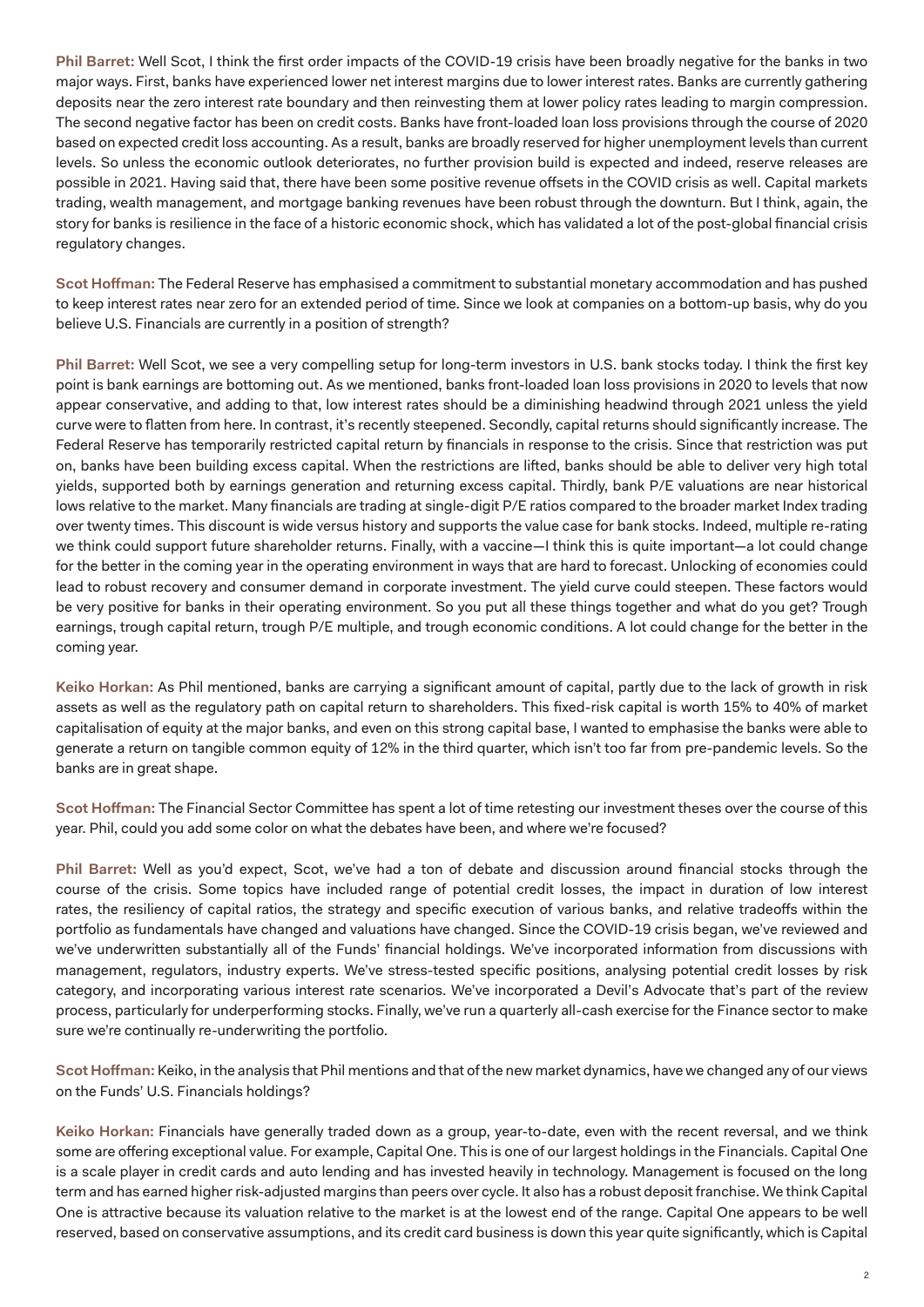One's most profitable product. And as Phil said, with the resolution of the health crisis, this could reverse, and management is committed to improving its expense efficiency.

## **Scot Hoffman:** Phil, what about the trust banks that we hold?

**Phil Barret:** So Scot, we hold State Street Bank and Bank of New York. Both are trading at historically low P/E multiples on a relative and absolute basis. Their revenue has been hard hit by low rates, but the banks carry very little credit risk and approximately 80% of revenue is driven by largely recurring fee and other income. So we think revenues should trough next year, as low rates are fully baked into the numbers and from there can probably grow at low single digits. But what's really compelling is the combination of low valuation, high expected capital return, and what we see as low-risk balance sheets. Both banks have significant buffers to regulatory minimum capital levels, so should be able to pay out more than 100% of net income in the coming years, leading to very attractive total yields.

**Scot Hoffman:** How could a Biden administration's economic policy initiatives impact our Financial Services holdings?

**Phil Barret:** Well we see three primary impacts. The biggest negative would be a potential for higher corporate taxes, which is less likely if the Republicans keep the Senate. To the positive, we see the potential for greater stimulus, which again will likely need to be bipartisan. The biggest uncertainty is around regulation and how high a priority Financial Services will be for the new administration. This could largely be driven by personnel decisions, so we're watching them closely.

**Scot Hoffman:** We've seen a lot of technological disruption in Financial Services. Keiko, what is the impact of innovation on companies that we own?

**Keiko Horkan:** Yes. The Fund's U.S. Financials have been investing heavily in technology. They need to meet their customers' evolving digital banking needs while streamlining middle and back office functions. And with the pandemic, digitisation is accelerating and seems to have [been] pulled forward by two to four years. Large banks spend around 10% of their revenues in technology. Bank of America, J. P. Morgan, and Wells Fargo, for example, all spend over \$10 billion a year on technology. That is four times as much as what the next largest banks spend. And as a result, we have seen the larger banks gain market share in deposit gathering and improved expense efficiency.

**Scot Hoffman:** An analysis of environmental, social, and governance factors is part of our research process, particularly as we think about Financials. And I'm thinking about governance and issues related to governance at companies like Wells Fargo. Could you walk us briefly through those and through how you're thinking about them now, Keiko?

**Keiko Horkan:** ESG is an important part of our analysis. We look at the mosaic of ESG factors and evaluate them in terms of their potential impact on a company's earnings and cash flow prospects. When we deem these factors to be material, we'll incorporate them into our investment analysis and decision-making process. Wells Fargo is a good example to touch on here. Wells Fargo is one of our largest positions in the Fund. Its sales practice issues surfaced in 2016 and have been under a consent order that includes an asset class since 2018. We have been in constant contact with management and the board. We believe they're an almost entirely new management team. It's the right team for what the bank needs at this moment. They have a strong sense of urgency to make each of their businesses best in class over time. 11 out of the 13 directors today have joined the board since issues surfaced, and the company has revamped its compensation and incentive programs, centralised risk organization, and flattened their org structure among many other initiatives. We'll continue to monitor their progress closely.

**Scot Hoffman:** In closing, could each of you share your reasons for optimism about U.S. Financials as long-term investors? Let's start with you, Phil.

**Phil Barret:** Well Scot, we're optimistic for a number of reasons. First, banks are exiting the crisis from a position of strength. Capital and loan loss allowance levels are high. We generally own market-leading franchises that we believe can consolidate market share and grow faster in a recovery. Secondly , evaluations are very low. Cyclically depressed earnings are being capitalised at low multiples relative to the market, and capital return will significantly increase with the lifting of Federal Reserve restrictions. And finally, a lot could change for the better in 2021. Widespread vaccination is expected to largely solve the COVID-19 health crisis through the course of the year. Better economic growth and a steeper yield curve could improve the operating environment for banks significantly.

## **Scot Hoffman:** And Keiko?

**Keiko Horkan:** Yes, we think the Fund's banks are well positioned to play offense coming out of the crisis. You know, they have a strong capital and liquidity profile, a diverse set of businesses, and scale advantage and ability to make investments over the long run.